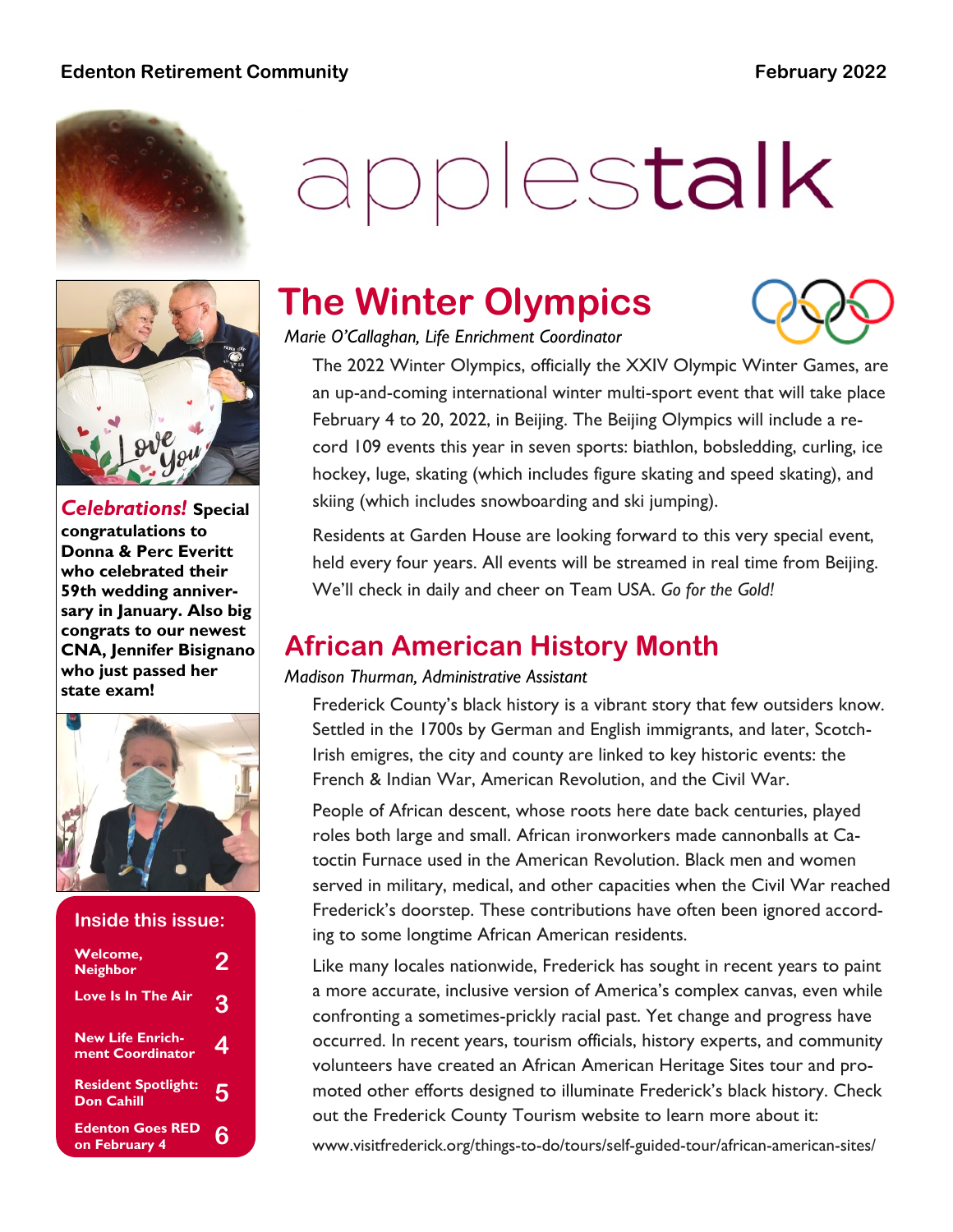#### **February 2022**

### **Page Turner's Book Club**

February's selection is *The Wrong Side of Goodbye* by Michael Connelly.

Harry Bosch is California's newest private investigator. He doesn't advertise and he's picky about who he works for. Soon one of Southern California's biggest moguls comes calling. Desperate to know whether he has an heir, the dying magnate hires Bosch, the only person he can trust. As Bosch digs into the assignment, he finds uncanny links to his own past. He can't rest until he finds the truth. Join our group discus-

sion on Thursday, February 24 at 3 p.m.

# **Welcome, Neighbor to Orchard Terrace**

*Lisa Ambrose, Life Enrichment Director*

We welcome **Rev. Nevin Kershner** to Room 712. Rev. Kershner was born and raised in Pennsylvania. He graduated from high school in Leesport, Pennsylvania, and, for his undergraduate degree, attended Franklin & Marshall College in Lancaster, Pennsylvania.

Rev. Kershner met and married his wife, Claire, and they had four sons and one daughter. He is the proud grandfather of eight and great-grandfather of two. He served many years as a minister in Pennsylvania.

Rev. Kershner enjoys watching TV, reading, and sports. His favorite sport is football, and he is a loyal Philadelphia Eagles fan. An avid traveler, he and his wife's favorite spots to visit were Rome and Germany.

Welcome, Nevin, to Edenton!

We also extend a warm welcome to **Mr. Melvin "Russ" Snyder** who has moved into Room 711. Mr. Snyder was born right here in Frederick and grew up in Flintstone, Maryland. He had one brother.

He graduated from Flintstone High School and attended Allegany Community College in Cumberland. He served four years in the U.S. Navy. Mr. Snyder has been to many interesting places, including France, Spain, Singapore, Hong Kong, China, and the Mediterranean just to name a few.

He met and married his wife Susan and they had a son and a daughter. He has two wonderful grandchildren. Mr. Snyder worked for over 25 years at IBM as an engineer. He enjoys music and was an avid fisherman and hunter.

Welcome, Russ. We're glad to have you join our Edenton family!

## **Welcome, Neighbor to Blossom Place**

*Hannah Weis, Life Enrichment Coordinator*

A warm welcome is extended to **Mr. Richard Landes** who recently moved into Room 206. He comes from Rosedale, Indiana. A loving father of three, Mr. Landes worked as a foreman in a plastics factory throughout his life. In his spare time, he likes to watch basketball and baseball, go fishing, golfing, and do some woodworking. On any given day you'll find him walking the halls, chatting with other residents, or participating in activities. All the while, smiling from ear to ear.

Welcome, Richard!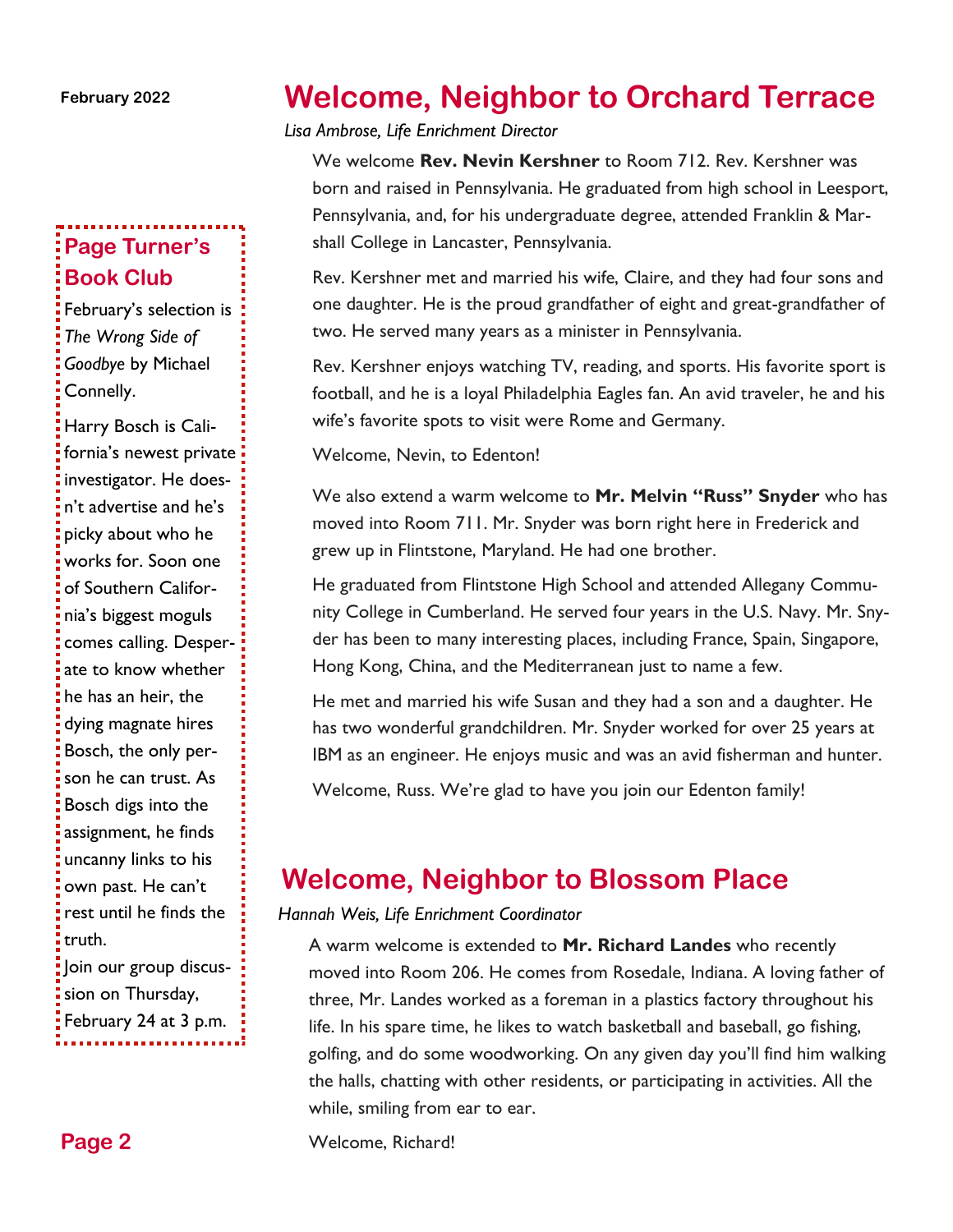# **Love Is In The Air**

#### *Lisa Ambrose, Life Enrichment Director*

Love is in the air and Orchard Terrace will be abuzz with lots of valentine activities. On Friday, February 4 at 2:30 p.m., we will be painting valentine signs. On Wednesday, February 9, we'll make valentine cards for family and friends. On Saturday, February 12, we'll channel memories of past valentine's days to write valentine poems during creative writing class. We'll top it all off by hosting a social on Valentine's Day, Monday, February 14, at 2 p.m. Don't forget to dress in your festive valentine outfits. Mark your calendars and join us for some fun and creative activities this month. Remember. Jove is in the air!

## **Presidents Day Fun**

#### *Marie O'Callaghan, Life Enrichment Coordinator*

On Presidents Day, Monday, February 21, we'll be celebrating the whole afternoon. It all begins with a cherry pie social in honor of all our presidents. Then we will test our knowledge with presidential trivia and fun facts about our leaders, past and present. Sounds like it will be interesting and fun for all!

## **National Fondue Month**

#### $H$ annah Weis, Life Enrichment Coordinator

In February, Blossom Place residents will enjoy some tasty dining experiences. We bringing the famous Melting Pot restaurant experience, from Montgomery County, right to us! That's right, fondue is the name and dipping is the game. Plan to join in on the fun Thursday, February 3. Be it fruit covered in chocolate, or bread covered in cheese, this delectable and tasty treat is a sure-fire way to tap into your inner foodie. If you or someone you know is interested in fondue, just melt your favorite chocolate or cheese - and voila!

# **Blah Buster Month**

#### *Hannah Weis, Life Enrichment Coordinator*

With January behind us and the cold weather coming in a little strong this year, we are in middle of the winter blahs. The sun goes down early and it's cold. In order to shake off the wintertime blues, Blossom Place residents will participate in a variety of activities. They'll act as an "ice breaker" of sorts encouraging residents to break away from that sleepy, hibernating feeling. We'll host parachute circles and discussions about things that bring joy this month. Let's mix it up and have some fun together!

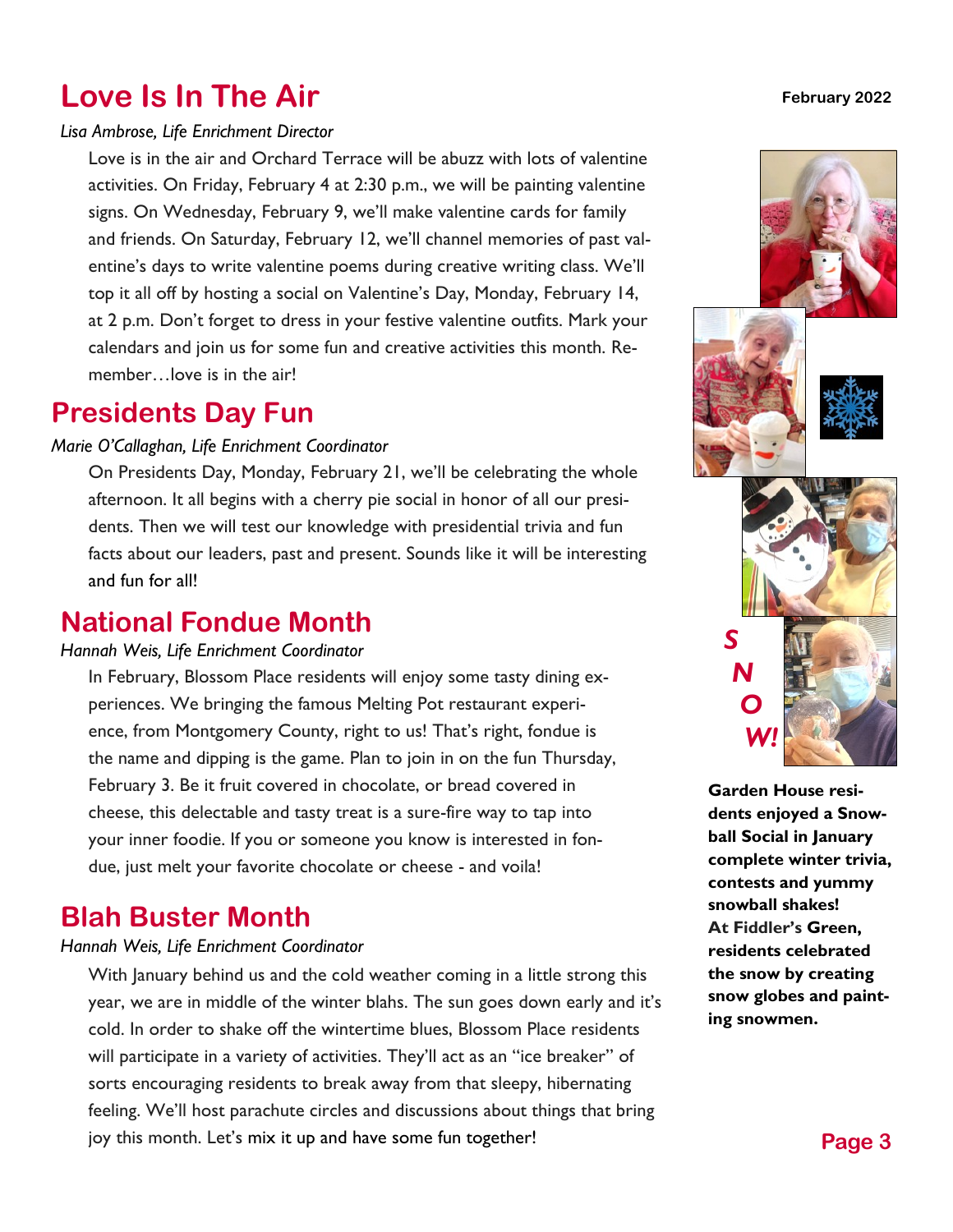#### **February 2022**

## **Gumdrop**

*Lisa Ambrose, Life Enrichment Director*

What's your favorite flavor of gumdrop? Now is the time to find out because February 15 is National Gumdrop Day!

Gumdrops are tasty, colorful, chewy candies made with gelatin and coated in sugar. They come in a variety of flavors and can be fruity or spicy. Besides enjoying them by the handfuls, there are many other ways to use gumdrops. They can be used in cookies, to decorate cakes or cupcakes, as gifts, and for crafts (like decorating gingerbread houses).

On Tuesday, February 15, Fiddler's Green residents will take a look at the history of gumdrops. Best of all, we'll sample different flavors, both spicy and fruity, to see which ones are our favorite.

*A trip through the 100 Acre Wood!* **Fiddler's Green residents and staff enjoyed celebrating Winnie the Pooh Day in January.**



# **New Life Enrichment Coordinator**

*Lisa Ambrose, Life Enrichment Director*

We are pleased to announce that **Andy Wright**  has joined our Edenton team as the new Life Enrichment Coordinator for Orchard Terrace.

Andy is from Erie, Pennsylvania. He is a graduate of Berkeley College of Music in Boston, and he grew up playing guitar and French horn. Music has always been a big part of Andy's life. He participated in marching bands, jazz bands, and even rock



bands. Now he's excited to be able to share his love of music with our residents. Andy loves to help others, but above all he loves his faithful husky dog, Granger. When you see Andy around campus, make sure you welcome him to team Edenton!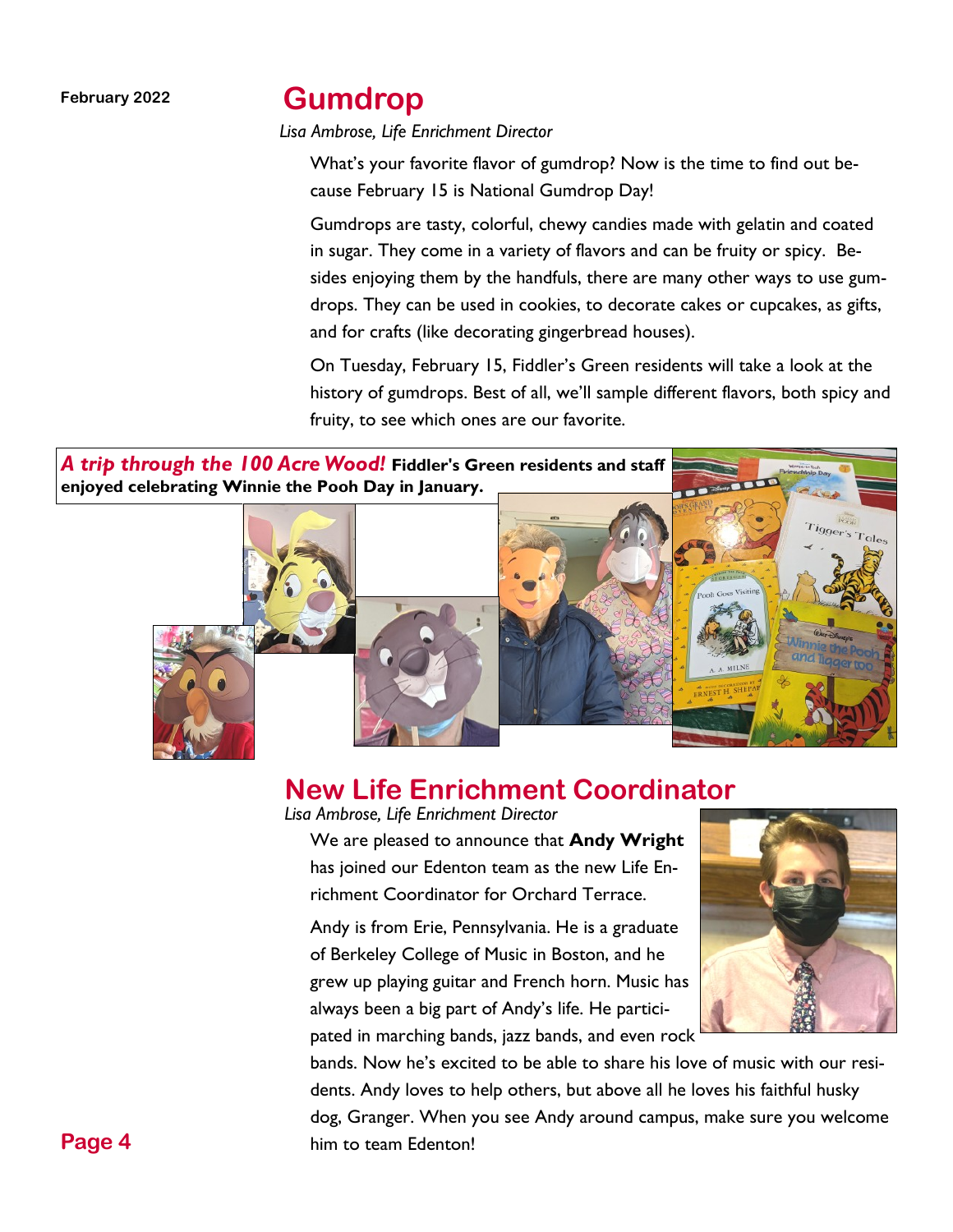**February 2022**

# **Resident Spotlight**

*Lisa Ambrose, Life Enrichment Director*

This month's spotlight shines on resident **Don Cahill**. Mr. Cahill was born in Brooklyn, New York and grew up in Queens. He has one sister and two brothers.

He graduated from St. John's College and received his master's degree from CCNY. Mr. Cahill taught for 21 years, high school English, math, and sciences. During his career he also served as an Assistant Superintendent, then spent five years as a Superintendent of Schools. Don fulfilled his dream of becoming a licensed pilot.

He married Maureen in 1952 and they had ten children. Today he counts 21 grandchildren and 11 great-grandchildren as part of his family! While the children were young, the family spent summers camping in their VW Minibus all over New York State and in Virginia, Pennsylvania, and Canada.

In 1987 they retired to Fork Union, Virginia, where Don designed special education software and together they wrote a book to accompany it. They were also instrumental in changing an old high school auditorium into a performing arts center. This busy couple entertained families, ran a summer camp for eight of their grandchildren, and

traveled to Ireland, Barbados, Alaska, Bermuda, cruised the Gulf of Mexico, and took a six-week cross country drive to California.

They eventually moved to Walkersville, Maryland to be closer to family. Sadly, Don's wife passed away last year. Today Mr. Cahill continues to write, cook, read, visit family, and play one of his favorite games, poker. Don's restarted a poker club here at Edenton. If you're interested, come out and join the game on Saturdays at 2:30 p.m. in the Manor House Community Room. We're glad to have Don with us!



## **Our Sincere Condolences**

All of us at Edenton extend our heartfelt sympathy to the family and friends of those in our community who recently passed away. *You will be missed.*

# **Mrs. Helen Easton Mr. Charles Garst Page 5**